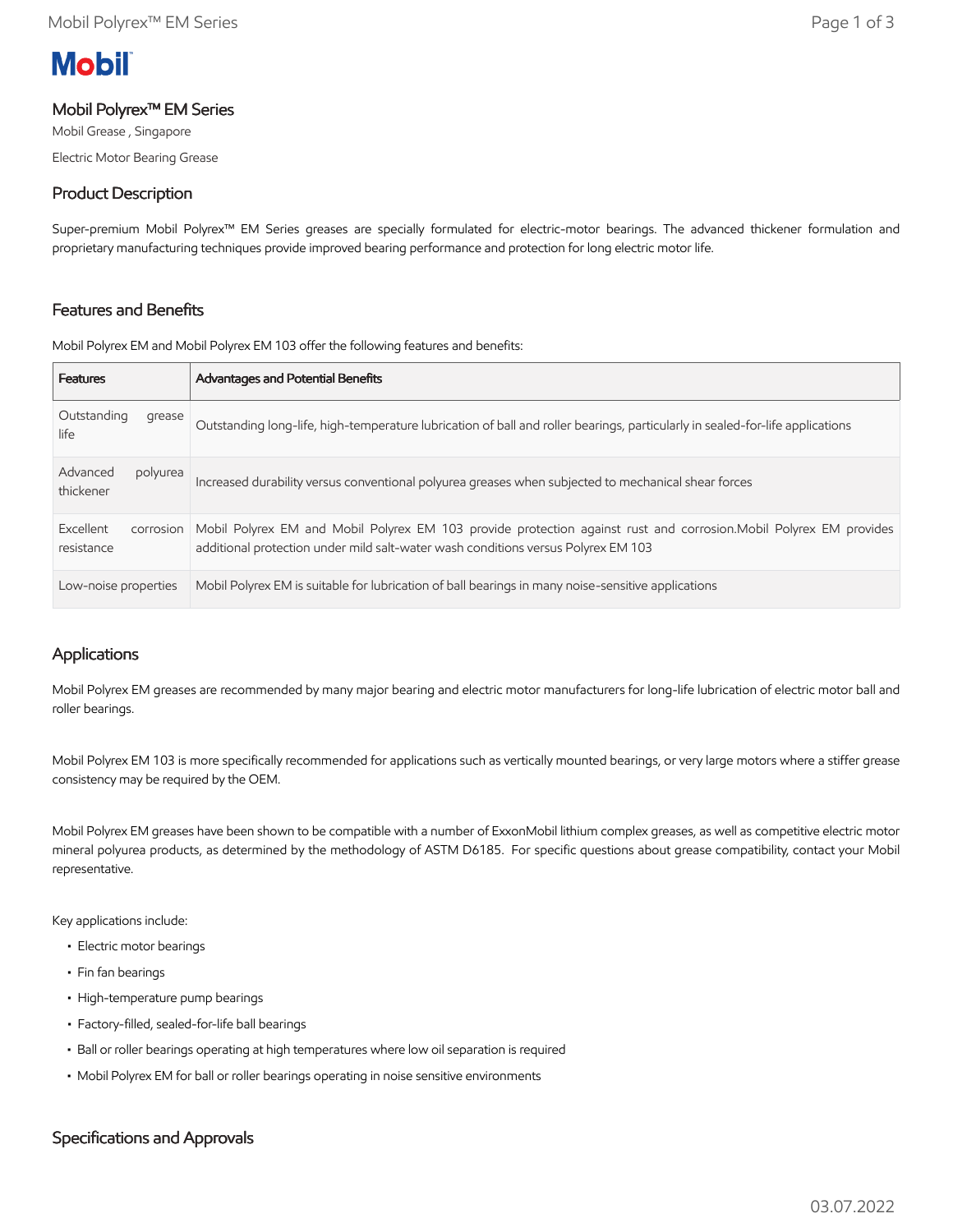| This product meets or exceeds the requirements of: | <b>MOBIL POLYREX EM</b> |
|----------------------------------------------------|-------------------------|
| DIN 51825:2004-06 - K 2 P -20                      |                         |

#### Properties and Specifications

| Property                                                    | <b>MOBIL POLYREX EM</b> | MOBIL POLYREX EM 103 |
|-------------------------------------------------------------|-------------------------|----------------------|
| Grade                                                       | NLGI <sub>2</sub>       | NLGI <sub>3</sub>    |
| Thickener Type                                              | Polyurea                | Polyurea             |
| Color, Visual                                               | Blue                    | Blue                 |
| Copper Strip Corrosion, 24 h, 100 C, Rating, ASTM D4048     | 1A                      | 1A                   |
| Corrosion Preventive Properties, Rating, ASTM D1743         | <b>PASS</b>             | PASS                 |
| Dropping Point, °C, ASTM D2265                              | 260                     | 270                  |
| Four-Ball Wear Test, Scar Diameter, mm, ASTM D2266          | 0.41                    | 0.6                  |
| Low Temperature Torque, Running, -29 C, g-cm, ASTM D1478    | 800                     | 1000                 |
| Low Temperature Torque, Starting, -29 C, g-cm, ASTM D1478   | 7500                    | 9300                 |
| Lubrication Life @ 177 C, h, ASTM D3336                     | 750+                    | 750+                 |
| Oil Separation, mass%, ASTM D1742                           | 0.5                     | 0.1                  |
| Penetration, 60X, 0.1 mm, ASTM D217                         | 285                     | 250                  |
| Penetration, Change from 60X to 100,000X, 0.1 mm, ASTM D217 | 40                      | 40                   |
| SKF Emcor Rust Test, 10% Synthetic Sea Water, ASTM D6138    | 0.1                     |                      |
| Viscosity @ 100 C, Base Oil, mm2/s, ASTM D445               | 12.2                    | 12.2                 |
| Viscosity @ 40 C, Base Oil, mm2/s, ASTM D445                | 115                     | 115                  |
| Viscosity Index, ASTM D2270                                 | 95                      | 95                   |
| Water Washout, Loss @ 79 C, wt%, ASTM D1264                 | 1.9                     | 0.8                  |

## Health and Safety

Health and Safety recommendations for this product can be found on the Material Safety Data Sheet (MSDS) @ [http://www.msds.exxonmobil.com/psims](http://www.msds.exxonmobil.com/psims/psims.aspx) /psims.aspx

All trademarks used herein are trademarks or registered trademarks of Exxon Mobil Corporation or one of its subsidiaries unless indicated otherwise.

11-2021 ExxonMobil Asia Pacific Ltd 1 HarbourFront Place #06-00 HarbourFront Tower One Singapore 098633

+65 6885 8000